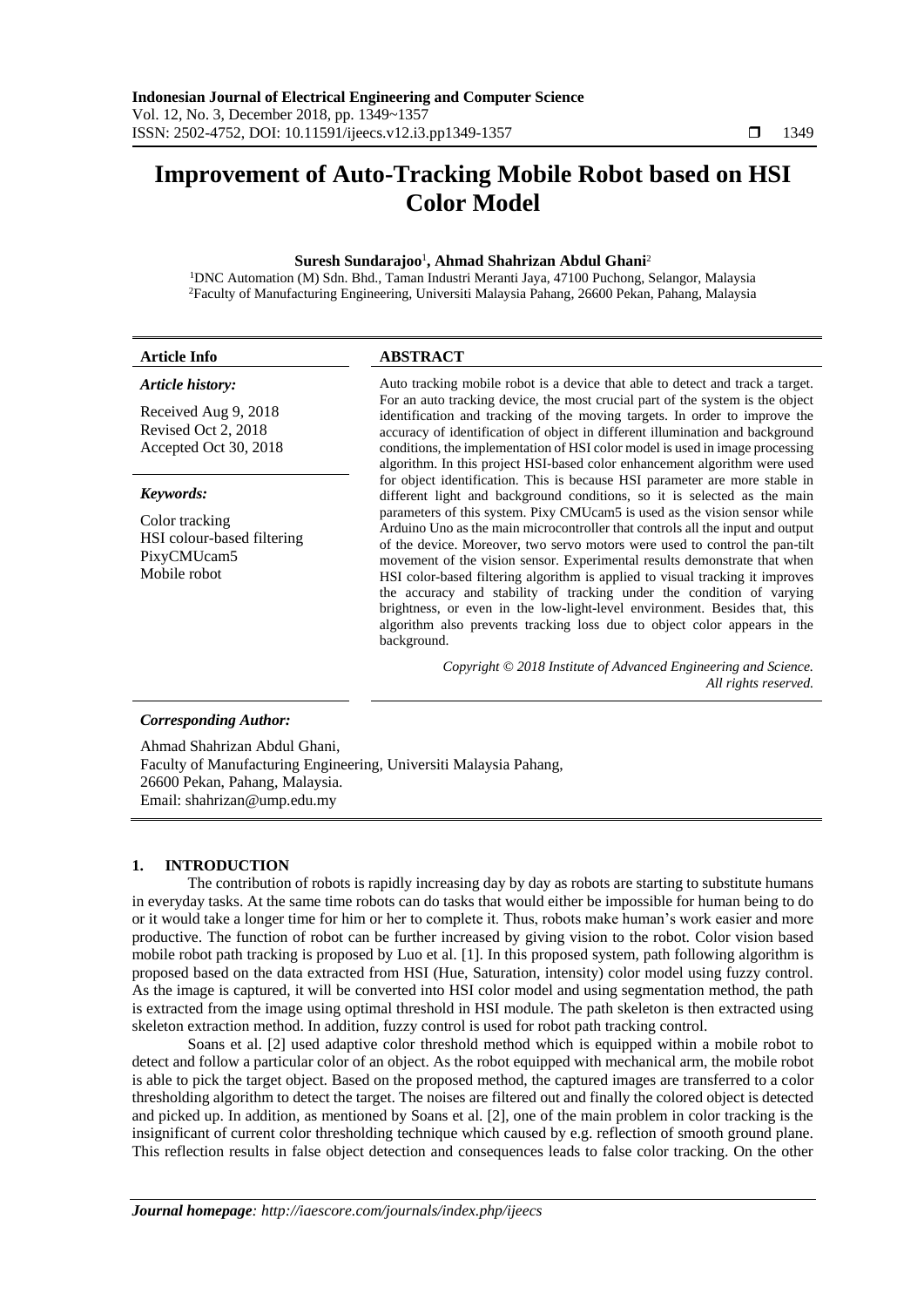hand, the variation of surrounding lighting conditions also leads to false color detection and tracking. These problems are the focus objectives in this paper.

People detection and tracking system based on real-time RGB-D for mobile robot is proposed by Fang et. al. [3]. In the proposed system, an open source robot operating system (ROS) is implemented to a mobile robot to track a target. In the system, the feature of the target is extracted before the depth information is collected and used to track the target based on the nearest point position information. Then, the implementation of CAM-Shift algorithm which is based on RGB information is applied to improve the antiinterference ability.

For the purpose of image contrast improvement of inhomogeneous illumination, Abdul Ghani and Mat Isa [4] have applying recursive adaptive histogram modification which focuses on applying clip-limit and gray-level mapping of the captured images. From the results, the output images show the significant output by producing a homogeneous illumination of the images. This method could reduce the noise level in the captured image of the auto-tracking mobile robot. In addition to this algorithm, unsupervised contrast correction through integrated-intensity stretched-Rayleigh Histogram [4], could become another option to address low contrast and non-homogeneous illumination images.

This auto tracking device can be used to enhance the surveillance system. For instance, it can be used to track valuable things. For example, this system can act as a moving CCTV as it not only able to observe but it also able to track things. Besides that, new technology invents an electric wheelchair where the user can control the movement of wheelchair. Now, with auto tracking technology, the electric wheelchair can be convert into an automatic wheelchair whereas the movement of the wheelchair to a certain point is done automatically based on line or moving object's color. In addition, the technology also can be applied to a luggage or shopping trolley where the system will automatically track and follow its owner.

In this project, the camera will be attached at the mobile robot as a component to move from a location to another location based on the moving target. Microcontroller with image processing implementation plays an important role. A color-based filtering algorithm is used for object tracking. Color-based filtering methods are popular because they are fast, efficient, and relatively robust.

Next, a microcontroller is also an essential part in auto tracking device. Microcontroller act as the brain of the device. Once the image has been captured by the camera, the image will be decomposed into its individual color channel. Based on these color channels, the total intensity and the maximum intensity values of each color channel are calculated. The maximum intensity values between these color channels will determine the dominant color of the object for the purpose of the device or mobile robot to identify it. Besides that, the microcontroller also sends electrical signal to the mobile robot's actuators to react to the motion of tracked object.

The direction of this project is to fabricate a simple an auto tracking mobile robot that is able to detect an object and tracks it. The main focus of this research project is to improve the detection and tracking abilities of the target color, as mentioned by Soans et al. [2]. The algorithm of image processing to detect the object is based on the color of the object. A (Hue, Saturation and Intensity) HSI color-based filtering algorithm were used in this project to detect the target. Firstly, the camera will capture the image and the microcontroller will process the information and monitor the behavior of the object. Next, when the object starts to move, this mobile robot also will follow and tracks the object. At the same time, the mobile robot always maintain distance with the object to prevent from collision with the object. Besides that, the vision of the robot is up to 180° in x-axis and y-axis as the camera is attached to a pan-tilt which is able to rotate. The rotation of the camera is control by two servo motors whereas one servo motor is used to control x-axis movement and another servo motor is used for y-axis movement.

#### **2. RESEARCH MATERIALS AND METHODOLOGY**

From the literature review, suitable components for the project were selected. The circuit design of the project is developed. This followed by software development of the project. After this, the system is tested until the system works according to the objective of this project. Figure 1 shows the methodology flowchart of the project of auto-tracking mobile robot.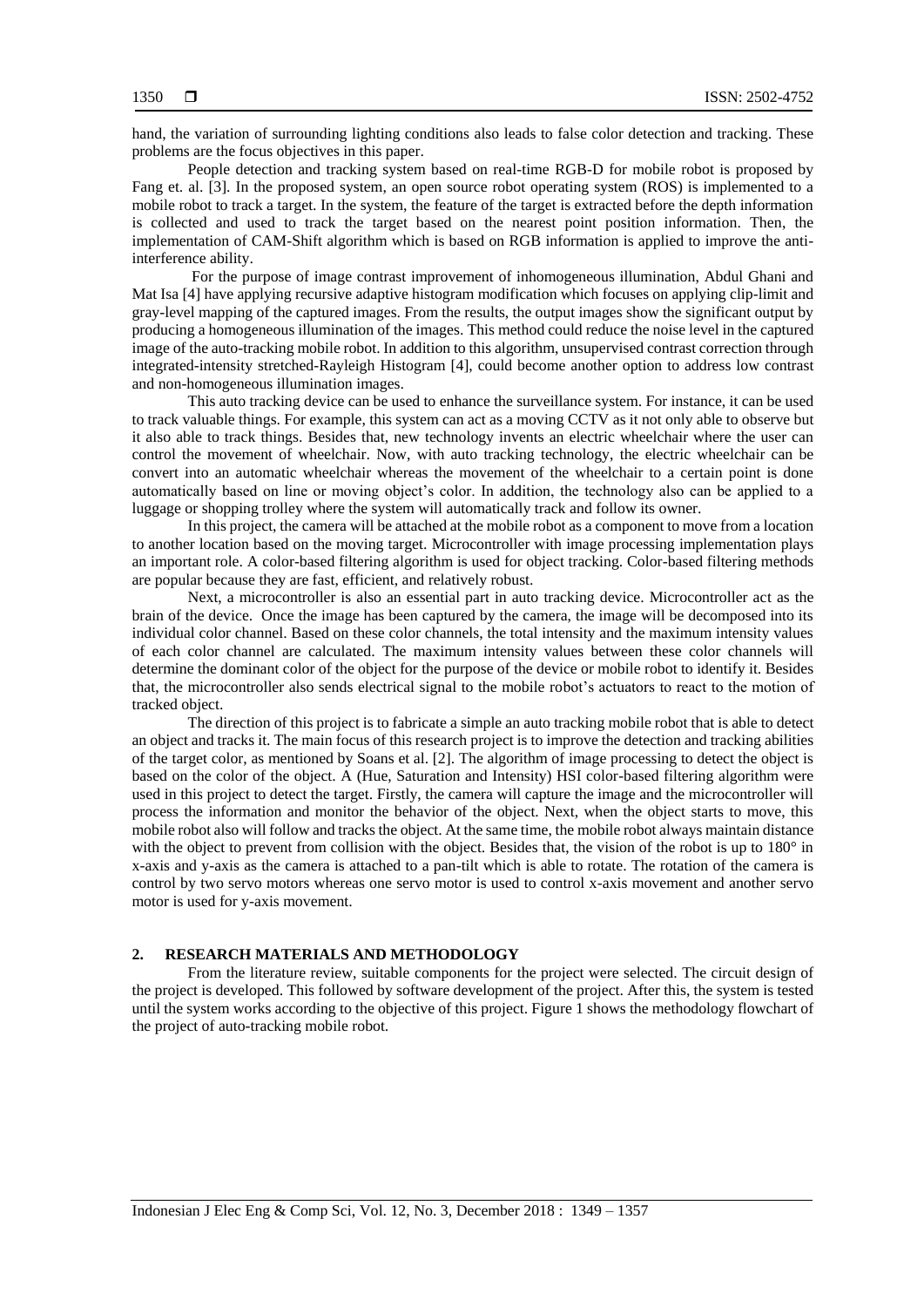

Figure 1. Methodology flowchart of auto-tracking mobile robot

### **a. Pixy CMUcam5**

The vision sensor selected for this project is Pixy CMUcam5. The Pixy CMUcam5 vision sensor is a fast image sensor that tracks object and it can directly connect to Arduino Uno through ICSP port on Arduino Uno board. Besides that, Pixy has its own powerful processor to process the image. Since Pixy has its own processor, it will process the captured images from the sensor and extract the useful information. Besides that, Pixy come with a color algorithm to detect object's color. Normally, RGB (red, green, and blue) used to represent colors. But, Pixy calculates the hue color and saturation of each RGB pixel from the image sensor and uses these as the primary filtering parameters. Thus, conversion algorithm to convert RGB to HSI color based is not required in the programming part as the algorithm is already integrated in the Pixy CMUcam5 image sensor module. Nevertheless, Pixy processes an entire 640x400 image frame every 1/50th of a second. This means the camera detected objects' positions every 20 milliseconds.

### **b. Arduino Uno**

In this project of developing an auto-tracking device, Arduino Uno was selected as the controller of the system. The Arduino Uno board is a microcontroller based on ATmega328. It has 14 digital input/output pins in which 6 can be used as PWM outputs, a 16 MHz ceramic resonator, an ICSP header, a USB connection, 6 analog inputs, a power jack and a reset button. The camera can be directly connected to ICSP header.

### **c. L293D Motor Driver**

L293D motor driver is an integrated circuit chip which is usually used to control. Motor driver act as an interface between Arduino and the motors. These ICs are designed to control two DC motors simultaneously. L293D consist of two H-bridge. H-bridge is the simplest circuit for controlling a low current rated motor.

### **d. Circuit Design**

The main hardware components selected to build the prototype for auto-tracking mobile robot are the Arduino Uno, Pixy CMUcam5 camera, Arduino Motor Shield, servo motor and DC motor. The development of circuit design for this project was started with a block diagram as shown in Figure 2. A block diagram is a diagram of a system in which the principal parts are represented by blocks and connected by lines to show the inputs and outputs of a system.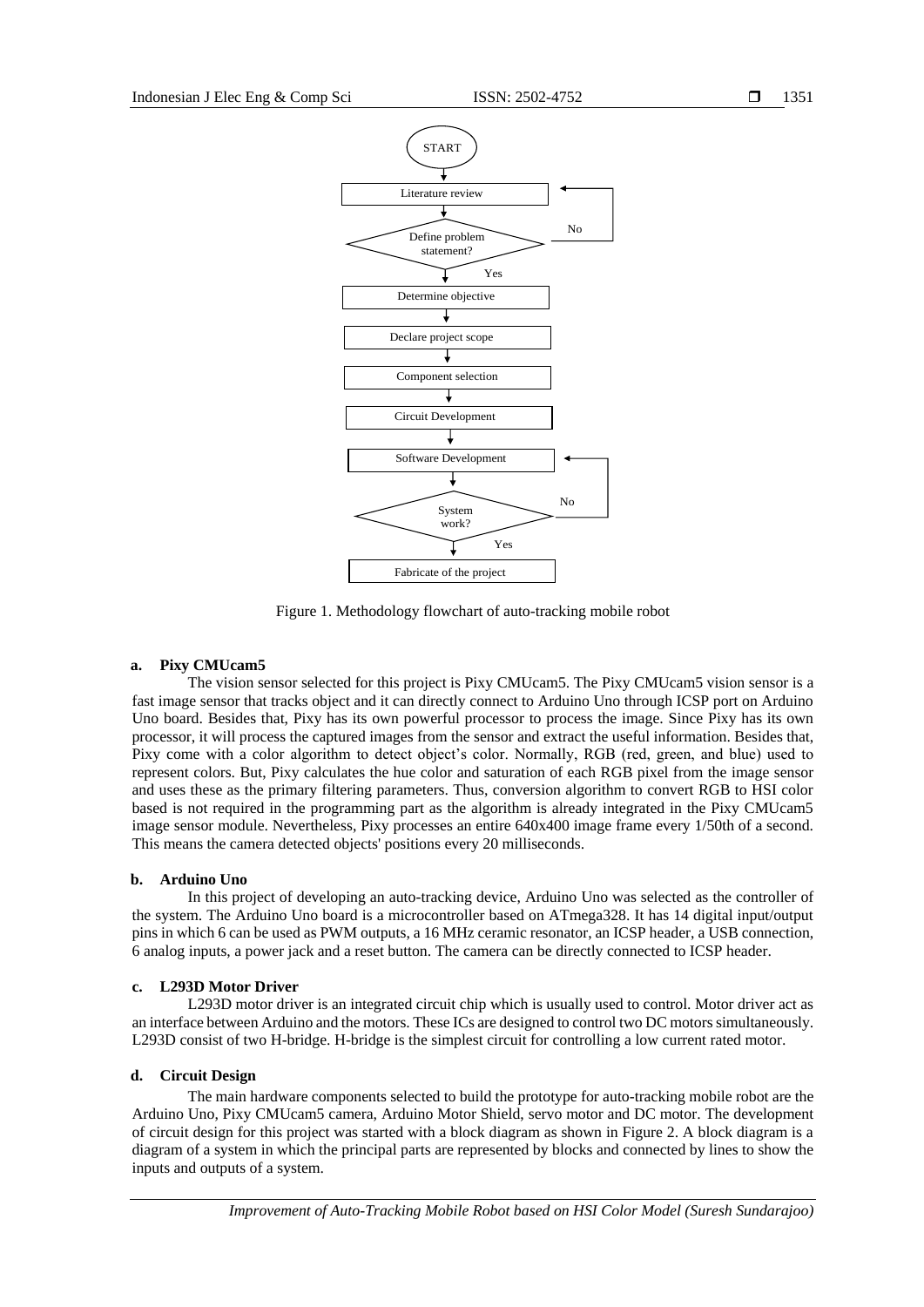The complete schematic circuit diagram of auto-tracking mobile robot device is shown in Figure 3. The main component of the circuit is Arduino Uno as it receives data about the position of tracked object from the Pixy CMUcam5. Then, Arduino will control the movement of DC motor according to the motion of tracked object. Besides that, the servo motors are directly controlled by Pixy CMUcam5 itself.



Figure 2. Block diagram of auto-tracking mobile robot



Figure 3. Schematic circuit diagram of auto-tracking mobile robot

# **e. Completed hardware design**

The following Figure 4 shows the complete mobile robot equipped with Pixy camera for the purpose of color detection and tracking. In addition to the camera, the mobile robot is also equipeed with two DC motors, motor driver, and pan-tilt mechanism which consists of two inter-connected servo motors.



Figure 4. Final hardware design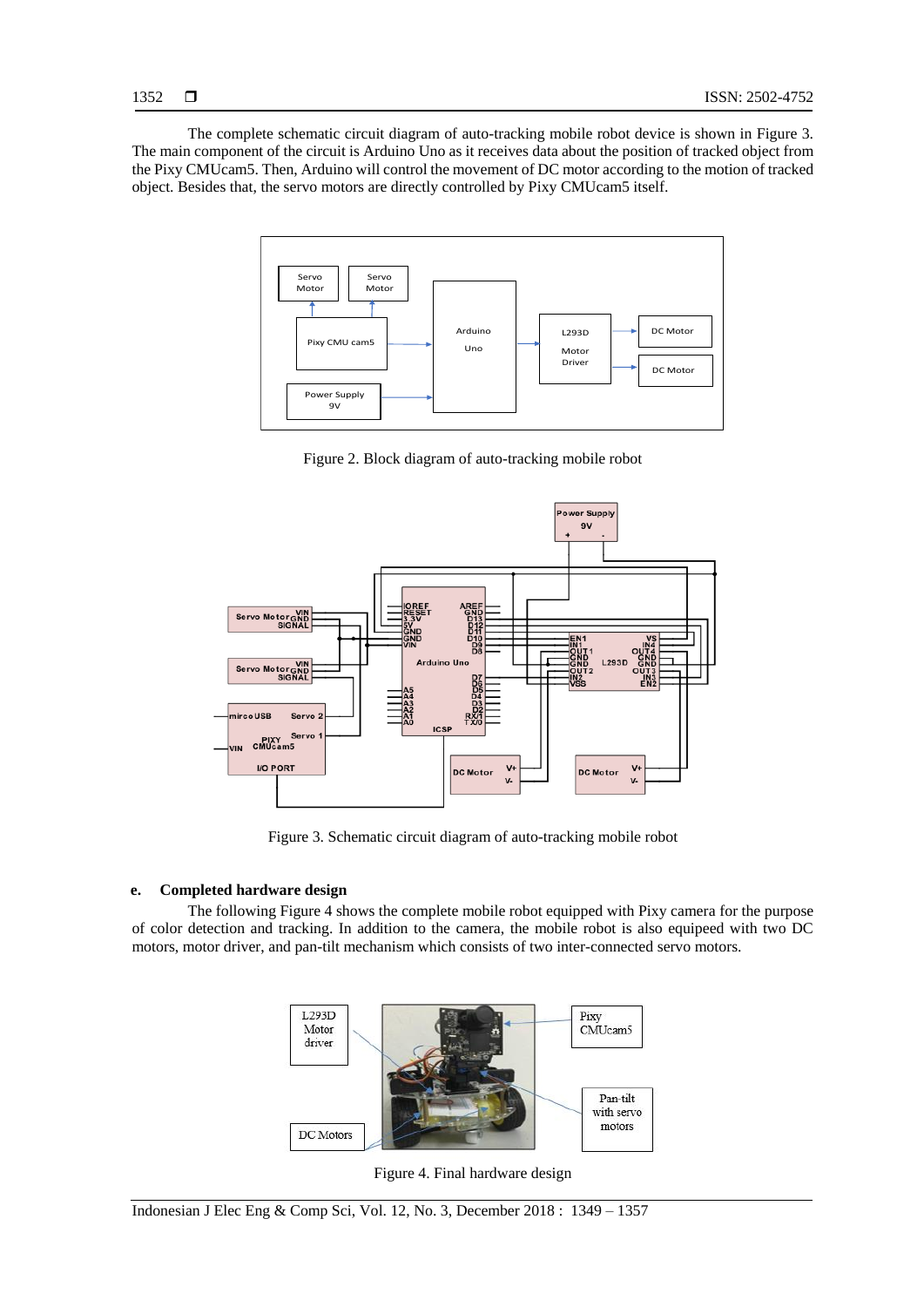### **f. Programming flowchart**

Figure 5 shows the programming flowchart of auto-tracking mobile robot. Firstly, when the device is turn on, the system will be initialized. After that, the Pixy CMUcam5 vision sensor will find the signature of the tracking object. Once the object is detected the vision sensor will calculate the area and x-coordinate of the tracking object for every 20 milliseconds. To make sure the tracked object always parallel with the vision sensor an optimum area and x-coordinate are set as reference value where the reference values are defined as  $A_{max}$ ,  $A_{min}$ ,  $X_{max}$  and  $X_{min}$ . If  $Area_{object} > Area_{max}$  means the object is too near to the device. Thus, the device will move backwards to keep the device and object at optimum range. Same goes if  $Area_{object}$  $Area_{min}$ , this means the object this far from the device. Thus, the mobile robot will move forward until it is at an optimum range. Besides that, x-coordinates are used to determine the movement of the object in xdirection. If the object  $X_{object} < X_{min}$  means the object is at left. Thus, the program will set the right motor on and left motor off so that the mobile robot can turn left. Same goes for  $X_{object} > X_{max}$  condition where for this condition the object is to the right.



Figure 5. Programming flowchart of auto-tracking mobile robot

### **3. RESULTS AND DISCUSSION**

The auto-tracking mobile robot able to tracking objects effectively as proposed at normal condition. Several experiments were carried out on the proposed system to ensure the objective of the project is achieved. First experiment was to determine the maximum target locking distance. Another objective of this project to evaluate the accuracy of colour identification in different illumination and background conditions, and thus improves it efficiency in tracking within various environment including low contrast and almost similar background-target color environment. Thus, the second experiment is carried out to determine the effect of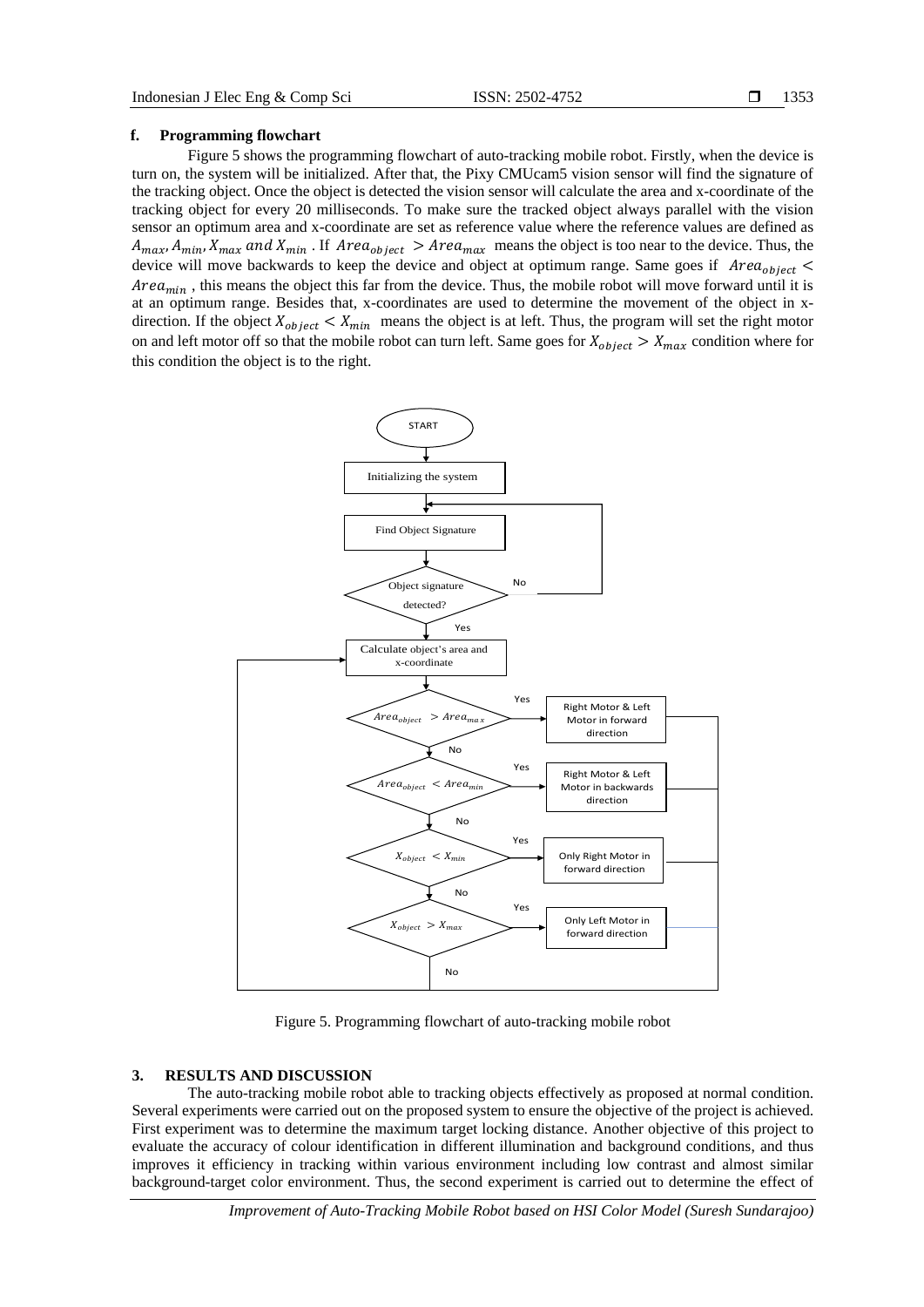background colour during object tracking. Third experiment was to exermine the effect of illumination on detection and target tracking.

### **a. Maximum target locking distance**

The objective of this experiment is to determine the maximum distance of target from the device that gives accuracy and efficient tracking. The result of the experiment is in Table 1. Based on Table 1 it is found that when the detection range is increased as the stability of the target locking decreases. At signature range of 8.5, the vision sensor able to detect target that 240cm away from the vision sensor. However, at this range of detection the tracking loss occurs frequently due to unstable target locking as shown in Figure 8. At signature range of 1.5 the target locking is very stable as shown in Figure 6. But, the range of detection is very short. The most maximum target locking distance and the most stable target lock is given at signature range of 5.5 as shown in Figure 7 and this is the optimum setting of signature range for best detection and effective tracking.

| Table 1. Result of Experiment A |                        |                                 |  |
|---------------------------------|------------------------|---------------------------------|--|
| Signature range                 | Range of Detection(cm) | <b>Target Lock</b><br>Stability |  |
| 1.5                             | 90                     | High                            |  |
| 2.5                             | 125                    | High                            |  |
| 3.5                             | 150                    | High                            |  |
| 4.5                             | 170                    | High                            |  |
| 5.5                             | 190                    | High                            |  |
| 6.5                             | 210                    | Moderate                        |  |
| 7.5                             | 225                    | Moderate                        |  |
| 8.5                             | 240                    | Low                             |  |



Figure 6. Pixy output at singature range of 1.5

Figure 7. Pixy output at singature range of 5.5

Figure 8. Pixy output at singature range of 8.5

# **b. Effect of background during object tracking**

The objective of this experiment was to determine the capability of vision sensor to differentiate target and background if both have almost similar color. Besides that, the accuracy of detection and tracking in this condition is studied. In this experiment a green ball is used as a tracking object and the background colour also set as green colour. This experiment is conducted by manipulating the signature range parameter. The result of the experiment is tabulated in Table 2.

| Table 2. Result of Experiment B |             |                    |  |
|---------------------------------|-------------|--------------------|--|
| Signature range                 | Noise Level | <b>Target Lock</b> |  |
|                                 |             | Stability          |  |
| 1.5                             | None        | High               |  |
| 2.5                             | None        | High               |  |
| 3.5                             | None        | High               |  |
| 4.5                             | Low         | High               |  |
| 5.5                             | Moderate    | Moderate           |  |
| 6.5                             | High        | Low                |  |
| 7.5                             | High        | Low                |  |
| 8.5                             | High        | Low                |  |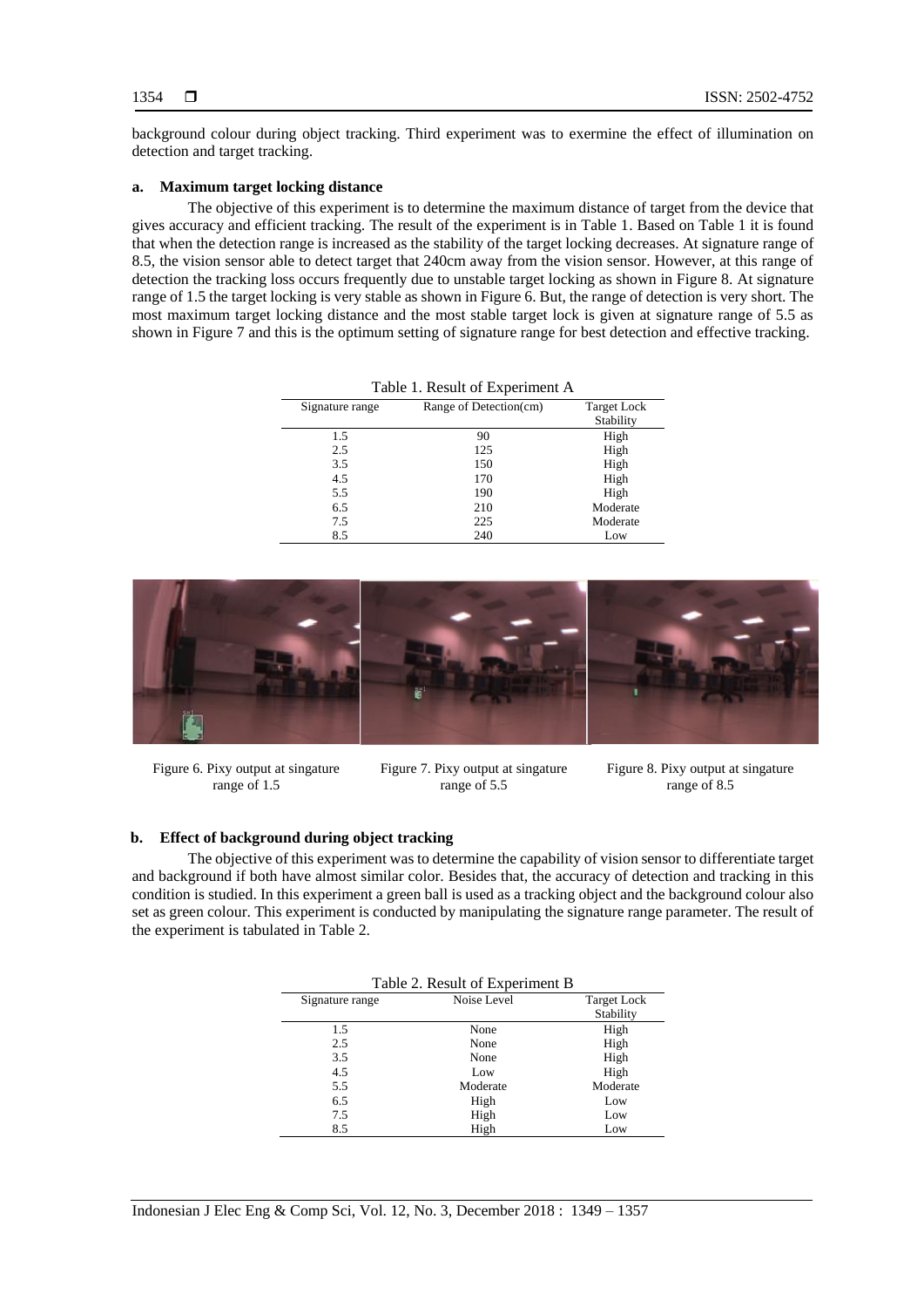

Figure 9. Pixy output at signature range of 3.5

Figure 10. Pixy output at signature range of 5.5

Figure 11. Pixy output at signature range of 8.5

Based on Table 2 the best setting for signature range parameter is at 3.5. This is because at this value the PixyCMUcam5 gives the best detection and target locking without any noise. At the same time, the green background also did not interrupt the tracking as shown in Figure 10. Besides that, it also gives the maximum range of detection without noise which is about 150 cm. This means the auto-tracking mobile robot able to track an object from a distance of 150 cm.At signature range of 5.5 there is very slight background interruption as shown Figure 10. Besides that , at signature range of 8.5 the Pixy CMUcam5 unable to differentiate the background and target when both are in same color as shown in Figure 11 , this will cause tracking loss due misinterpetion between target and object.Thus, signature range of 3.5 gives the best tracking when the object color appear in background.

# **c. Effect of illumination during object tracking**

The surrounding brightness also plays an important role in performance and sensitivity of Pixy CMUcam5 vision sensor. Firstly, the auto-tracking mobile was tested in various lighting condition. It is found that the device loss tracking when there is dramatic change in lighting condition. However, the tracking was still stable when there is only slight change in illumination. Thus, an experiment was conducted at five different surrounding lighting conditions. At the same time PixyCMUcam5 camera's brightness kept constant. The result of the experiment tabulated in Table 3. At this point, we aware with the improvement proposed by Abdul Ghani (2018) and Abdul Ghani and Mat Isa (2015) for the enhancement of image contrast. This method will be implemented in our next enhancement system for a better color detection with various illuminations.

| Table 3. Result of Experiment C (before calibrating) |                 |             |                              |
|------------------------------------------------------|-----------------|-------------|------------------------------|
| <b>Surrounding Brightness</b>                        | Pixy Brightness | Noise Level | <b>Target Lock Stability</b> |
| Very bright                                          | 80              | High        | None                         |
| <b>Bright</b>                                        | 80              | Moderate    | Low                          |
| Normal                                               | 80              | None        | High                         |
| Less Bright                                          | 80              | Less        | High                         |
| Dark                                                 | 80              | Moderate    | Low                          |

Based on Table 2 the factors that differentiate all this condition are the stability of the target lock by Pixy vision sensor and the noise generated from the background of the tracking object. However, this problem can be overcome by calibrating the brightness of Pixy CMUcam5 vision sensor until the target lock is stable. Hence, the Pixy CMUcam5 vision sensor must be calibrated every time the mobile robot experience significant surrounding brightness change. Thus, the experiment is repeated by adjusting the brightness of Pixy camera until the target lock is stable and the noise level is reduced. The result is tabulated in Table 4.

| Table 4. Result of Experiment C (after calibrating) |                 |             |                              |
|-----------------------------------------------------|-----------------|-------------|------------------------------|
| <b>Surrounding Brightness</b>                       | Pixy Brightness | Noise Level | <b>Target Lock Stability</b> |
| Very bright                                         | 20              | Less        | Moderate                     |
| Bright                                              | 50              | None        | High                         |
| Normal                                              | 80              | None        | High                         |
| Less Bright                                         | 100             | None        | High                         |
| Dim                                                 | 120             | None        | Moderate                     |

*Improvement of Auto-Tracking Mobile Robot based on HSI Color Model (Suresh Sundarajoo)*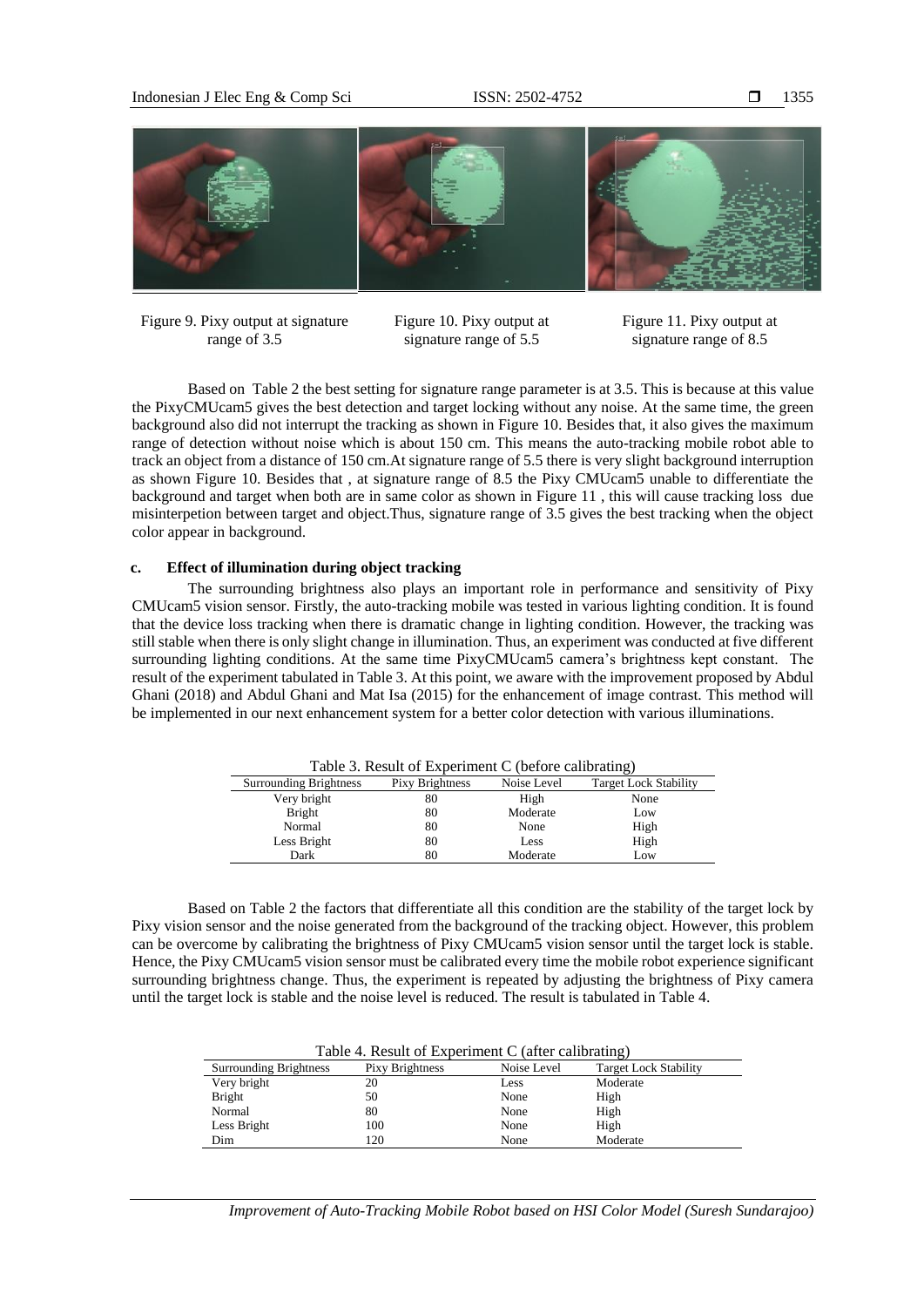Table 3 shows the data collected after calibrating the Pixy brightness with the surrounding brightness. Results proves that the PixyCMUcam5 able to detect and track object at various illumination. This will make the auto-tracking mobile robot ineffective as it will loss tracking when the brightness changes dramatically until it is calibrated again. The results of target locking and noise level are shown in Figures 12-15.



Figure 12. Pixy output at very bright condition. (before and after calibrating)

Figure 13 Pixy output at bright condition. (before and after calibrating)



Figure 14. Pixy output at normal and less bright condition. (before and after calibrating)

Figure15. Pixy output at dark condition. (before and after calibrating)

### **4. CONCLUSION**

The implementation of enhancement integrated with filtering methods in auto-tracking mobile robot gives a satisfactory solution to the problems that discussed in the problem statement. To improve the accuracy of identification of object color in different illumination and background conditions, the HSI color model is used in image processing algorithm. The enhancement and filtering processes in HSI color model has successfully integrated to solve the problems of loss of color tracking. Experimental results demonstrate that when HSI color-based filtering algorithm is applied to visual tracking it improves the accuracy and stability of color tracking under the condition of varying brightness, or even in the low-contrast environment, as discussed in the results. Besides that, this algorithm also prevents tracking loss due to similar background color.

Although the tracking loss issue due sudden lighting change can be solved by calibrating the vision sensor. One of the future work that can be done this project is to make high accuracy color detection of vision sensor especially when the brightness changes. Besides that, this problem also can be solved by replacing PixyCMUcam5 with a more reliable camera that able to adjust camera brightness when the surrounding illumination varies. For future improvement, the investigation on the reliable and robust algorithm for better color tracking will be included. The robust color tracking will be based on the current finding which are related to the problems of inhomogeneous illumination, various background color, and similarity of target and background color.

## **ACKNOWLEDGEMENTS**

Authors would like to thank all reviewers for the contribution toward improving the paper. This work is supported by internal grant Universiti Malaysia Pahang (UMP), Automotive Engineering Centre (AEC), RDU1803131 entitled "Development of Multi-Vision Guided Obstacle Avoidance System for Ground Vehicle".